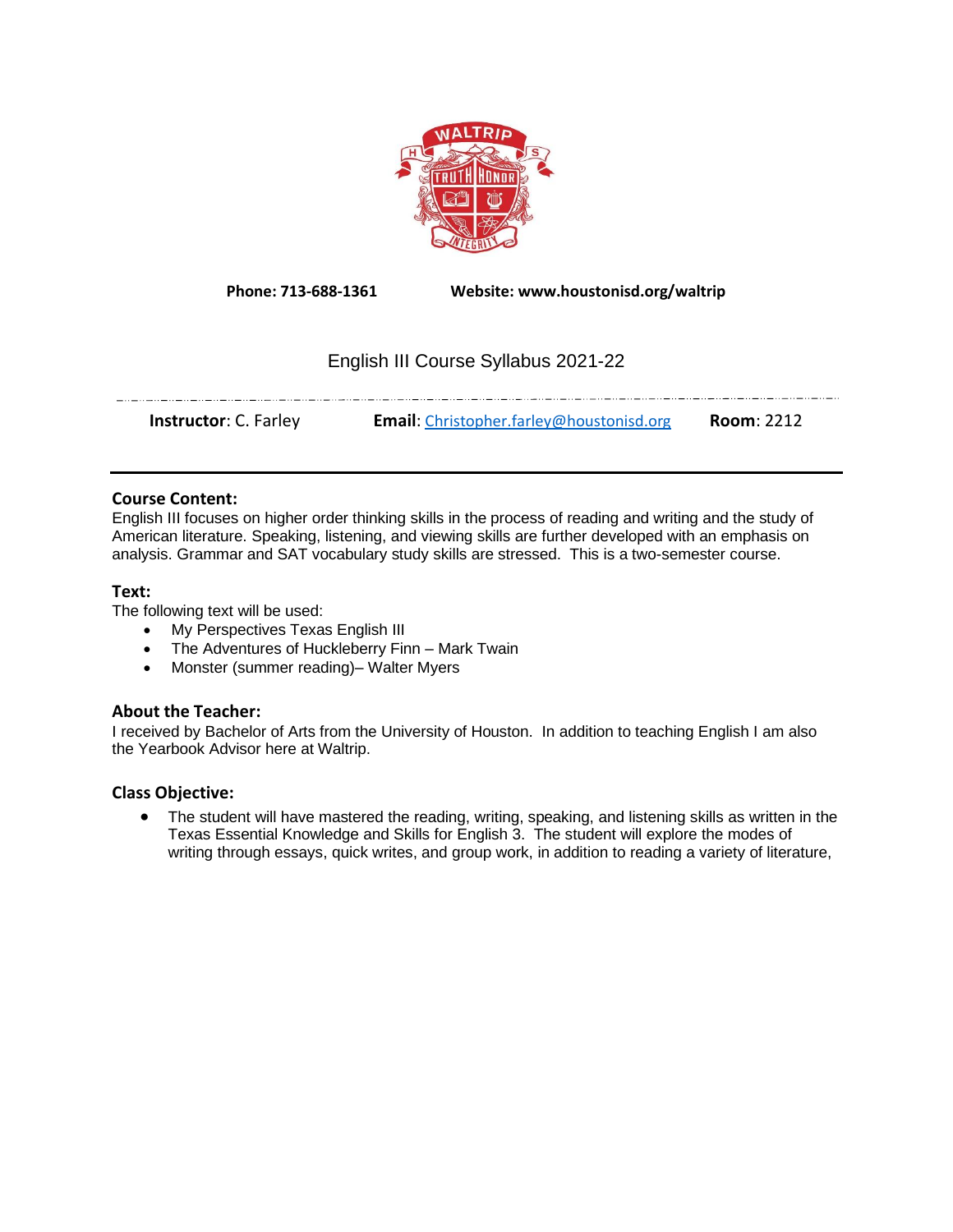to enhance his/her knowledge of the literary world, heighten awareness of North American culture, and improve reading and writing skills

# **Grading Scale:**

- Participation/Homework 20%
- $\bullet$  Test/Quiz 30%
- Classwork 50%

# **Attendance and Participation:**

Students are expected to actively participate in class. This consist of teacher led activities, peer to peer interaction, and student led work. Attendance is required daily.

**Late Work:** Assignments are late if they are not submitted by 11:59pm on the due date. If it is not turned in students will be given a 50 in the gradebook until they turn in the assignment. If the assignment is not turned in by the end of the cycle the student will receive a 50 in the gradebook.

## **Required Material:**

- Computer
- Pen/Pencil
- Notebook

## **Unit Overview**

#### **Unit 1**

Unit 1: Gilded Fools and Threadbare Saints In Unit 1, designed with US History in mind, students read texts in a variety of genres to consider overarching questions about the American experience while also reviewing the metacognitive strategies of skilled readers. The unit begins with diagnostic personal essays and closes with argumentative essays. In addition to addressing the focus standards of the unit, students engage in daily supported independent reading and low-stakes writing

### **Unit 2**

Unit 2: Glory and Destruction Unit 2 explores how the concepts of glory and destruction are intertwined. Throughout this unit, students read in multiple genres in order to gain deeper understandings of the theme. The unit closes with a literary analysis. In addition to addressing the focus standards of the unit, students engage in daily supported independent reading and low-stakes writing

### **Unit 3**

Unit 3: The Greedy and the Oppressed Unit 3 asks students to explore big ideas around greed and oppression through a series of short fiction and multi-genre supporting texts. Through these texts, students analyze the elements of fiction. The unit closes with narrative pieces in genres of their choosing. In addition to addressing the focus standards of the unit, students engage in daily supported independent reading and low-stakes writing.

### **Unit 4**

Unit 4: The War for Rights Unit 4 explores the civil rights era. Students read a series of speeches and other thematically-related texts. As students closely study the writings of others, they break down their